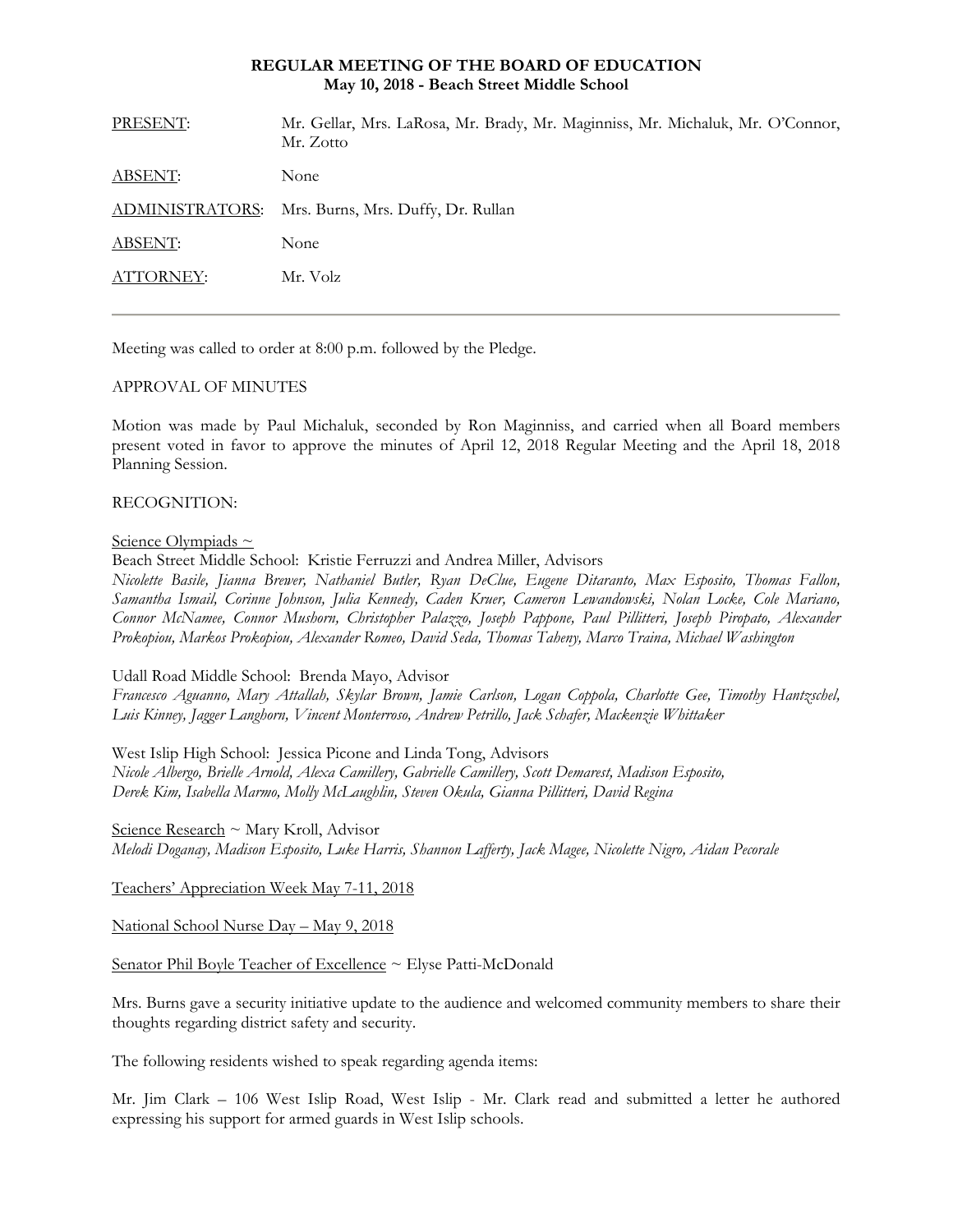Mrs. Stacey Bressi, 11 East Court, West Islip - Mrs. Bressi advocated for armed guards, active shooter training, and a closed campus.

Mrs. Laura McCarthy, 26 Myson Street, West Islip - Mrs. McCarthy questioned the rationale behind the recommendation for approval for the Singapore Math Program for grades K-2.

Mrs. Doreen Hantzschel, 1129 Jefferson Avenue, West Islip – Mrs. Hantzschel had concerns about armed guards and suggested a forum be held to educate people about guns and guards.

Siobhan Jablonski, 1109 Hyman Avenue, West Islip – Mrs. Jablonski stated opposition to armed guards in schools and expressed concern about school security outside of regular school hours.

Mrs. Suzanne Lashinsky, 534 S. Dyre Avenue, West Islip – Mrs. Lashinsky expressed concerns about a closed campus model, locked gates at Everdell and Barberry during the school day, early release, and the activities of district guards when they are on duty...

Sean McBride, (student), West Islip – Sean advocated for school uniforms and armed guards and expressed concerns about the activities of district guards when on duty.

Sara Goberdhan, (student), West Islip – Sara argued against armed security guards in the school setting and for a closed campus and metal detectors.

Mr. Gellar informed the audience that a Safety Committee meeting will take place next week on Wednesday, May 16, 2018 - Paul J. Bellew at 8:30 a.m.

Mrs. LaRosa spoke about the importance of teaching mental health in schools and its relationship to safety and security.

Mr. Steve M. (no card) – Mr. Morgan does not believe armed guards are a solution and prefers alternatives. He suggested canines or non-lethal ammunition. If employed, armed guards must be highly trained.

Mr. Brady, Mr. Gellar and Mr. O'Connor spoke about the various initiatives the district has taken and the degree of thoughtfulness required before making a decision about armed guards. Other issues must be addressed, including social-emotional learning and reassignment of polling locations.

Mr. Gellar thanked everyone for their participation and encouraged residents to e-mail the board with questions or concerns.

## PERSONNEL

Motion was made by Kevin O'Connor, seconded by Paul Michaluk and carried when all Board members present voted in favor to approve ADMINISTRATIVE: PROBATIONARY APPOINTMENT: Elisa Pellati, Assistant Superintendent for Business, effective July 1, 2018 – June 30, 2022 (Districtwide; \$185,000; replacing Wendy Duffy {retired}).

Motion was made by Paul Michaluk, seconded by Scott Brady and carried when all Board members present voted in favor to approve TEACHING: RETIREMENT: Jacquelyn O'Connor, Special Education, effective July 1, 2018 (33 years).

Motion was made by Kevin O'Connor, seconded by Paul Michaluk and carried when all Board members present voted in favor to approve CIVIL SERVICE: PROBATIONARY APPOINTMENT: Donald Lettieri, Lead Guard, effective May 14, 2018 (High School; \$23.26/hour; new position).

Motion was made by Paul Michaluk, seconded by Mike Zotto and carried when all Board members present voted in favor to approve CIVIL SERVICE: PROBATIONARY APPOINTMENT: Pamela Rose, Cafeteria Aide, effective May 11, 2018 (Manetuck; Step 1; replacing P. Cinquemani {resigned}).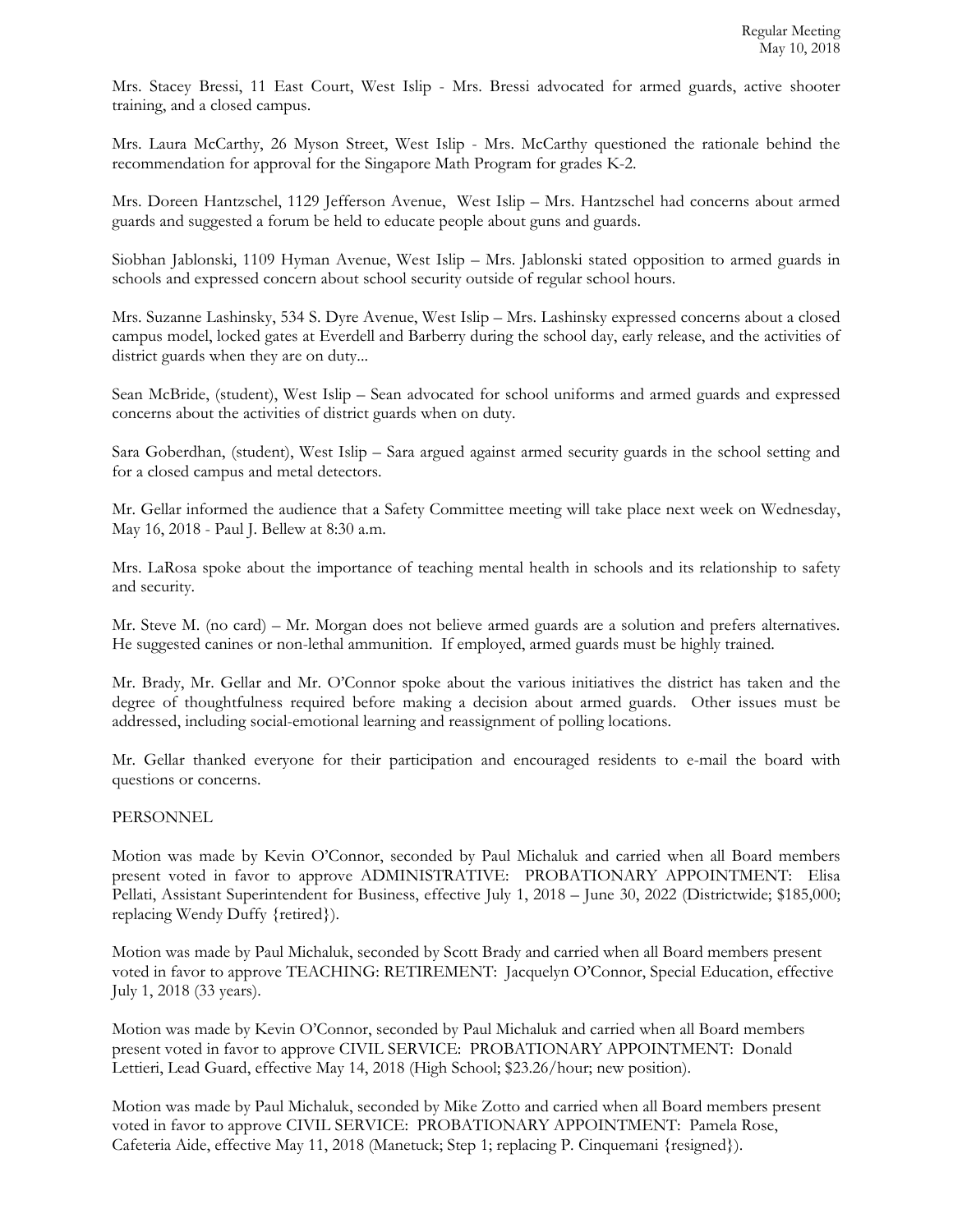Motion was made by Scott Brady, seconded by Kevin O'Connor and carried when all Board members present voted in favor to approve CIVIL SERVICE: RESIGNATION: Michael Cacciotti, Guard, effective May 25, 2018 (Paul J. Bellew).

Motion was made by Mike Zotto, seconded by Ron Maginniss and carried when all Board members present voted in favor to approve CIVIL SERVICE: RETIREMENT: Dawn Lotter, Part Time Food Service Worker, effective June 9, 2018 (High School).

Motion was made by Paul Michaluk, seconded by Mike Zotto and carried when all Board members present voted in favor to approve CIVIL SERVICE: SUBSTITUTE CUSTODIAN (\$11.50/hour): William Delaney, III, effective May 11, 2018.

Motion was made by Kevin O'Connor, seconded by Paul Michaluk and carried when all Board members present voted in favor to approve CIVIL SERVICE: SUBSTITUTE FOOD SERVICE WORKER (\$11.50/hour): \*Kathleen Slayback, effective May 11, 2018.

Motion was made by Kevin O'Connor, seconded by Scott Brady and carried when all Board members present voted in favor to approve CIVIL SERVICE: SUBSTITUTE SPECIAL EDUCATION AIDE: Pamela Rose, effective May 11, 2018.

Motion was made by Kevin O'Connor, seconded by Paul Michaluk and carried when all Board members present voted in favor to approve OTHER: ADULT EDUCATION 2018-2019: Phil DePompeo, Coordinator - \$7,920 (\$3,960/semester); Michelle Grover, Secretary - \$7,022 (\$3,511/semester).

Motion was made by Ron Maginniss, seconded by Kevin O'Connor and carried when all Board members present voted in favor to approve OTHER: DRIVER EDUCATION 2018-2019: Patricia Stack, Coordinator - \$5,217 (\$1,739/semester).

Motion was made by Mike Zotto, seconded by Paul Michaluk and carried when all Board members present voted in favor to approve OTHER: ENRICHMENT 2018-2019: John Ruggiero, Coordinator - \$5,385 (\$1,795/semester).

Motion was made by Paul Michaluk, seconded by Scott Brady and carried when all Board members present voted in favor to approve OTHER: ENRICHMENT INSTRUCTORS SUMMER 2018 (\$275 per session): Kristyna Acerno (Coding); Michelle Edgley (Blast Off/Soak & Scrub); Tami Lombardi (Cooking); Tom McGunnigle (Art); Robert Watts (Guitar & Piano).

Motion was made by Paul Michaluk, seconded by Mike Zotto and carried when all Board members present voted in favor to approve OTHER: PROGRAM SECRETARY, DRIVER EDUCATION/ENRICHMENT 2018-2019: Dorothy Rabin, Driver Education Secretary - \$3, 792 (\$1,264/semester); Dorothy Rabin, Enrichment Secretary - \$2,325 (\$775/semester).

Motion was made by Mike Zotto, seconded by Scott Brady and carried when all Board members present voted in favor to approve OTHER: PSAT/SAT 2018-2019: Dennis Adams, Coordinator - \$5,164.

Motion was made by Paul Michaluk, seconded by Kevin O'Connor and carried when all Board members present voted in favor to approve OTHER: SUBSTITUTE TEACHER (\$115 per diem): Karen Diaz, effective April 30, 2018; Gina Giambruno, effective May 11, 2018.

Motion was made by Kevin O'Connor, seconded by Paul Michaluk and carried when all Board members present voted in favor to approve OTHER: SUBSTITUTE TEACHER ASSISTANT (\$85 per diem): Gina Giambruno, effective May 11, 2018.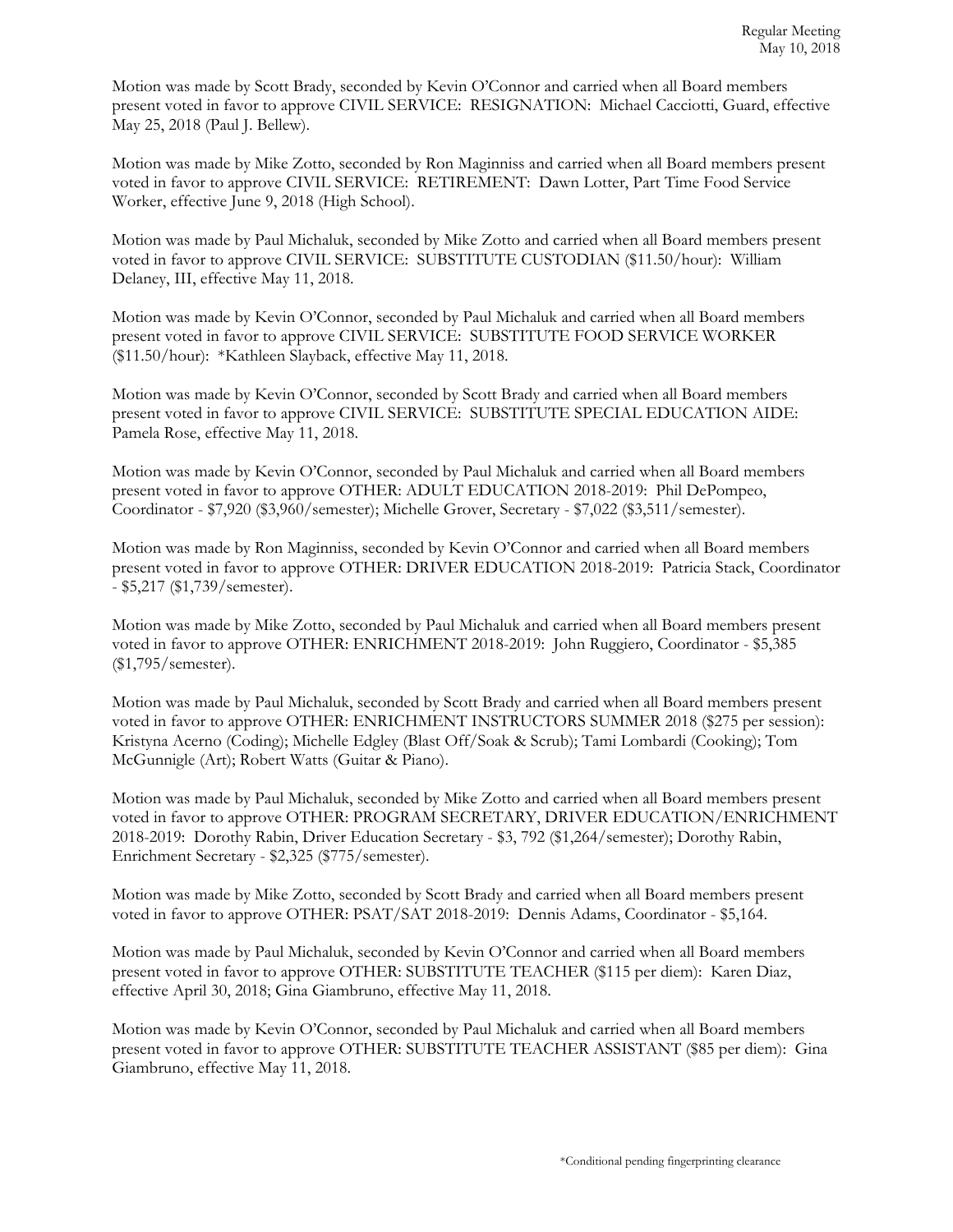## CURRICULUM UPDATE

Dr. Rullan informed the audience that the district has been able used its rooms at Westbrook School as a testing site for students taking IB and AP exams. Students are bused from the high school to Westbrook, which has facilitated the administration of exams.

Dr. Rullan requested a motion for the approval of course name changes, course revisions, new courses and curriculum projects and a motion for approval of the Singapore Math Series for implementation in Kindergarten through Grade 2.

Motion was made by Scott Brady, seconded by Paul Michaluk and carried when all Board members present voted in favor to approve Course Name Changes, New Course Proposals and Curriculum Writing Projects as follows:

Course Name Changes: Advanced Photo Video Video Video Production<br>Basic Electricity/Electronics Electricity/Electronics Basic Electricity/Electronics<br>
Intro to Spanish/Italian/ASL and 1R Spanish/Italian/ASL 1A and 1B Intro to Spanish/Italian/ASL and 1R<br>Land Transportation Pre-Calculus/Introduction to Calculus Calculus

Introduction to Automotive Technology

New Course Proposals: Media Literacy {Grade 12 Elective} SAT Prep in Math Skills Spanish for Conversation Writing for College and Career {Grade 12 Elective}

Curriculum Writing Projects: English 12 Revision from full to half year course Review and Revision of K-6 Science Curriculum Science 7 Skills in Science Research Revision Technology 7 Technology 8

Motion was made by Scott Brady, seconded by Paul Michaluk and carried when all Board members present voted in favor to approve Text Resources for Mathematics - Singapore Math series Grades K-2.

## REPORT OF COMMITTEES:

Finance Committee: Paul Michaluk reported on the meeting held on  $5/8/18$ . Items reviewed included the February treasurer's report; payroll summary; March financial statements; claims audit report and March/April system manager audit report. Also reviewed were warrants, payroll certification forms, budget transfers, surplus of Health Education textbooks and donations of a bicycle rack and batting cage net. Other items included Multi-year Service Agreements for Fiber WAN projects, ES BOCES contracts for joint municipal cooperative bidding program and Cooperative Educational Services and Health Services Contract for Brentwood UFSD.

Education Committee: Kevin O'Connor reported on the meeting held  $5/10/18$ . The committee reviewed an online homebound tutoring service called iTutor. This service provides one to one real-time tutoring to students who are unable to attend school and the district is unable to find a homebound instructor. The district continues implementation of mindfulness training; all faculty will have an opportunity to attend one of the after school professional development workshops.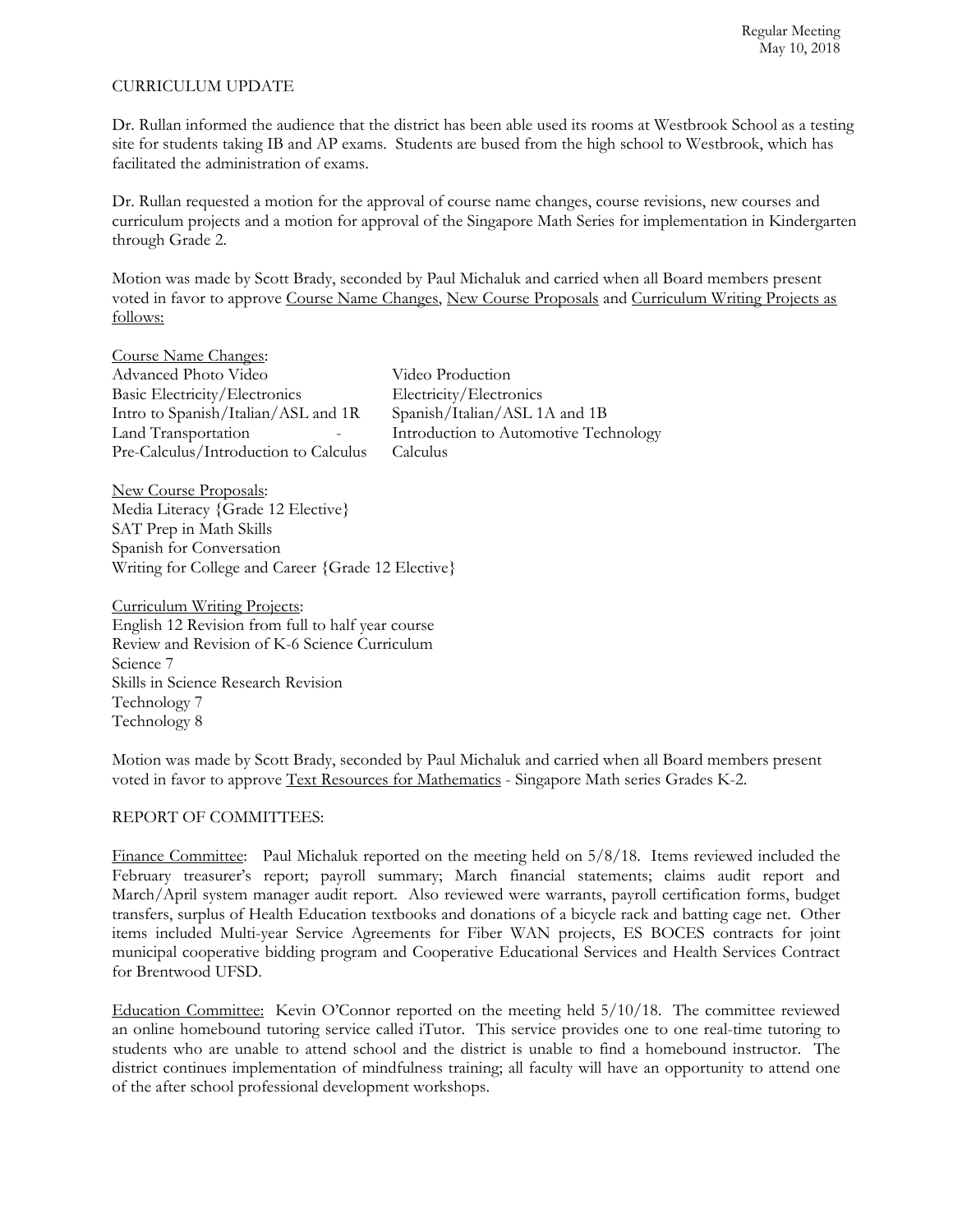Building and Grounds Committee: Scott Brady reported on the meeting held on 5/8/18. Items discussed included solar panel energy cost system installations; review of bond projects; installation of privacy screens at Paul J. Bellew playground; repair of classroom phones; finalization of security vestibule plans; elementary school visits to the planetarium; various security measure upgrades; initiation of several high school projects; summer 2019 field and building access.

Committee on Special Education: Ron Maginniss reported on the meeting held on 5/10/18. Items reviewed included CPSE/CSE recommendations and annual reviews.

Health and Wellness Committee: Mike Zotto reported on the meeting held on 4/24/18. Items reviewed included the March 14 student walkouts and current initiatives to address security vulnerabilities in school. Other items discussed included a proposal to go to a closed campus model at the high school and support in the 2018-2019 budget to address students' social emotional needs.

#### FINANCIAL MATTERS

The treasurer's report for February was presented, beginning balance as of 1/31/18: \$52,742,144.43; ending balance as of 2/28/18: \$46,831,188.74.

Motion was made by Scott Brady, seconded by Mike Zotto, and carried when all Board members present voted in favor to approve general fund General Fund budget transfers 3480-3489.

Motion was made by Mike Zotto, seconded by Scott Brady, and carried when all Board members present voted in favor to approve the following donations: Bicycle rack - Oquenock Elementary School - \$750.00 and Batting cage net - West Islip Baseball Booster Club - \$3,737.

Motion was made by Kevin O'Connor, seconded by Ron Maginniss, and carried when all Board members present voted in favor to approve surplus - *Teen Health* Course 2 textbooks.

Motion was made by Mike Zotto, seconded by Ron Maginniss, and carried when all Board members present voted in favor to approve the following Fiber WAN Agreements:

Multi-year Service Agreement Fiber WAN Projects effective July 1, 2018 to June 20, 2021 Multi-year Service Agreement Fiber WAN Projects effective August 1, 2018 to July 31, 2023

Motion was made by Kevin O'Connor, seconded by Paul Michaluk, and carried when all Board members present voted in favor to approve the following Contracts:

ES BOCES Joint Municipal Cooperative Bidding Program 2018-2019 ES BOCES Contract for Cooperative Educational Services 2018-2019

Motion was made by Scott Brady, seconded by Paul Michaluk, and carried when all Board members present voted in favor to approve the following Health Services Contract: 2017-2018 Brentwood UFSD Health Services Contract - \$2,131.52.

#### PRESIDENT'S REPORT

Motion was made by Scott Brady, seconded by Paul Michaluk, and carried when all Board members present voted in favor to approve – Re-organizational Meeting date  $\sim$  July 3, 2018 at 7:30 p.m. at Paul J. Bellew Elementary School.

The Board discussed 2018-2019 Regular Meeting and Planning Session dates.

Motion was made by Scott Brady, seconded by Kevin O'Connor, and carried when all Board members present voted in favor to approve – WISE and UPSEU Memoranda of Agreement re: summer hours.